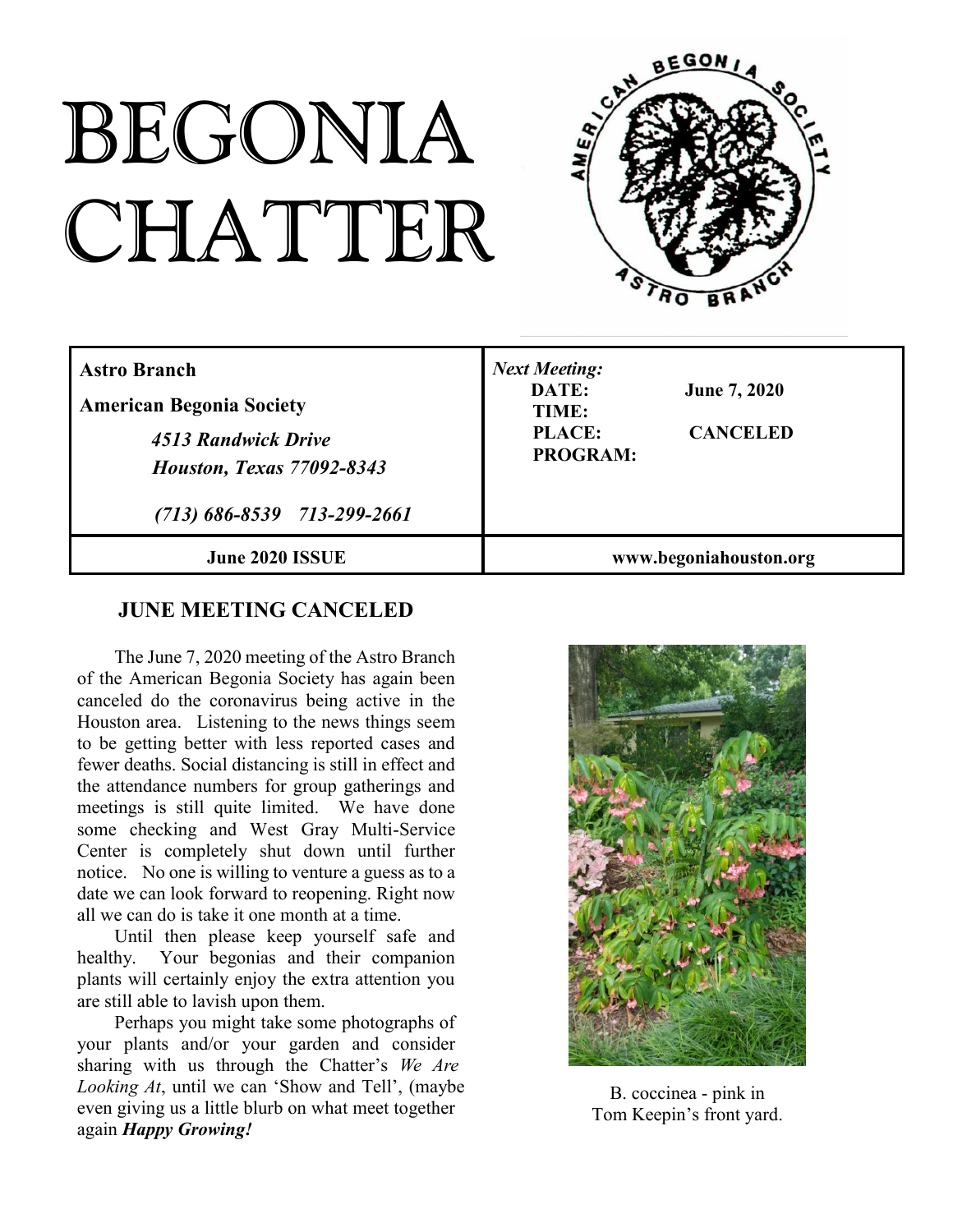# *PRUNING, PLANTING AND TRANSPLANTING*

#### **June**

| $3^{\text{rd}}$ & 4 <sup>th</sup> | Scorpio   |
|-----------------------------------|-----------|
| $7^{\text{th}}$ & $8^{\text{th}}$ | Capricorn |
| $12^{th}$ & $13^{th}$             | Pisces    |
| $17^{th}$ & $18^{th}$             | Taurus    |
| $22^{nd}$ & $23^{rd}$             | Cancer    |
| 30 <sup>th</sup>                  | Scorpio   |
| July                              |           |
| 1 <sup>st</sup>                   | Scorpio   |
| $5^{th}$ & $6^{th}$               | Capricorn |
| $9^{th}$ , $10^{th}$ & $11^{th}$  | Pisces    |
| $14^{th}$ , $15^{th}$ & $16^{th}$ | Taurus    |
| $19^{th}$ & $20^{th}$             | Cancer    |
| $29^{th}$ & $30^{th}$             | Scorpio   |
|                                   |           |

\*\*\* Planting and Transplanting are best done in Cancer, Scorpio and Pisces with Cancer being the best.

\*\*\* Best pruning for quick growth is first Taurus and then Capricorn.

(The pruning, planting and transplanting dates above are taken from the *Harris Farmer's Almanac for 2020)*

## **HAPPY BIRTHDAY TO YOU!**

**\_\_\_\_\_\_\_\_\_\_\_\_\_\_\_\_\_\_\_\_\_\_\_\_\_\_\_\_\_\_\_**

Happy Birthday wishes to l our members born in June. We hope your special day is truly a special one.

| Doug Byrom   | June $27th$ |
|--------------|-------------|
| Donna Robert | June $7th$  |

*"Take a few moments to remember all the good things you've seen and done, was you've grown and things you've learned. Celebrate your memories and your dreams….everything that has mad you the wonderful person you are today.* **"***Happy Birthday"*

# **WEATHER FORECAST FOR JUNE 2020**

According to the United States Weather Service, Houston and the surrounding areas fall in Region 7 of the National Weather Map. Here is what they predict for the month of June.

Our temperatures will be near normal and precipitation will be near normal. Our average temperatures should range from 78 degrees in the North to 82 degrees in the South. Our coolest June temperatures will be June  $3^{rd}$  thru  $5^{th}$ ,  $12^{th}$  thru  $14^{th}$ ,  $21th$  thru  $22^{nd}$ , and  $28^{th}$  &  $29^{th}$ . Our warmest June temperatures will be June  $2<sup>nd</sup>$ ,  $8<sup>th</sup>$  thru  $11<sup>th</sup>$ ,  $16<sup>th</sup>$  thru  $19<sup>th</sup>$  and  $24<sup>th</sup>$  thru  $26<sup>th</sup>$ . The best chance for scattered showers and thunderstorm will be at 4 day intervals. Severe weather potential is highest June  $2^{nd}$  &  $3^{rd}$ .... Very Humid.

*(The weather forecast above is taken from the Harris Farmer's Almanac for 2020)*



Begonia barkeri from *Begonia Portraits* by Alice M. Clark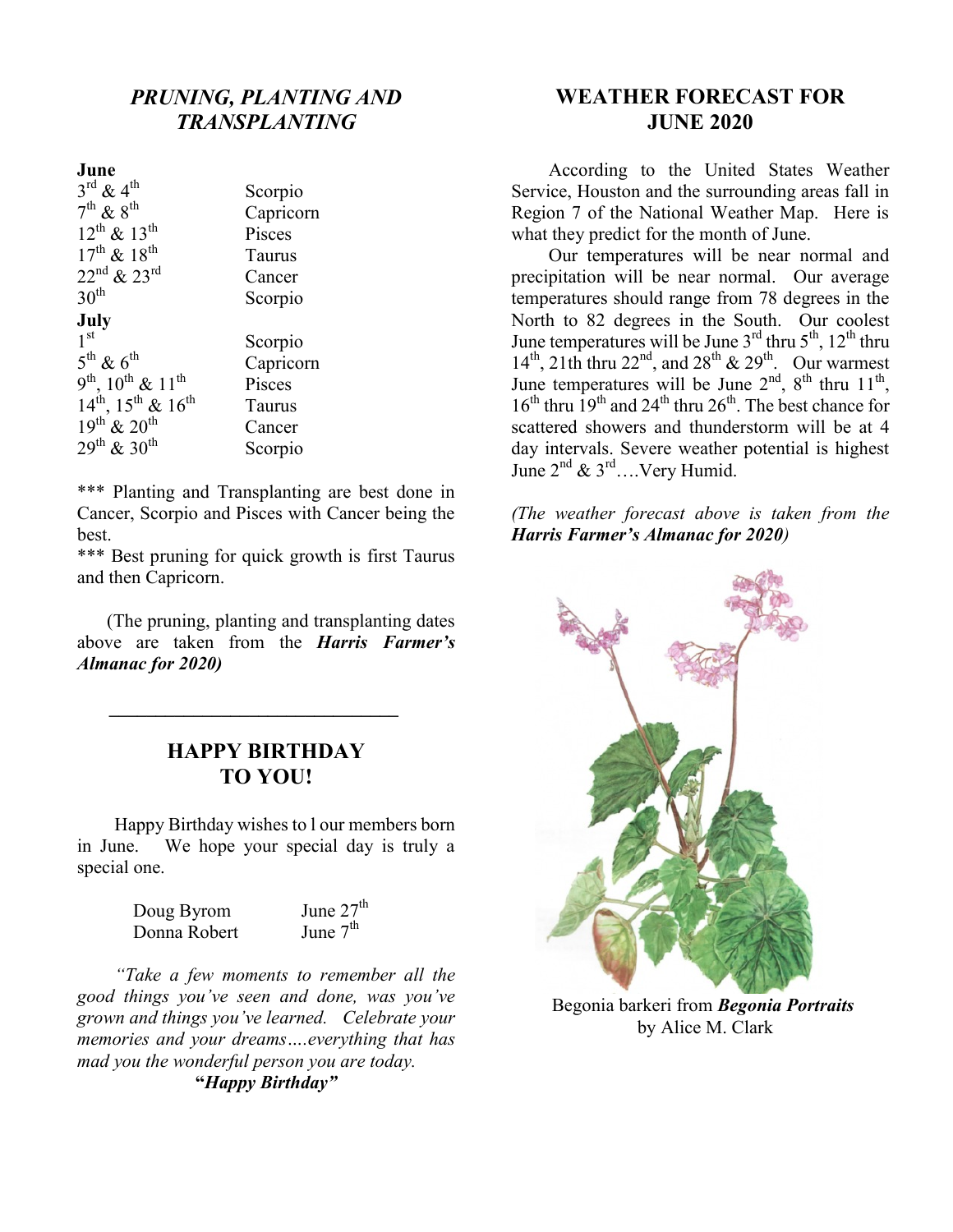

This begonia is being grown by Lucy Melara and the picture was taken by her. Lucy sent it to me inquiring if this is normal for a begonia. I can't say that I have ever seen anything like it either. We are interested in finding out if anyone can identify the plant and also tell us if this is normal for this plant or any other begonia. As you can see one flower cluster is male and the other is female (as well as being different colors). If you can help us with this please contact:

Tom Keepin: at thomas.keepin@gmail.com or 713-686-8539 (CST). We are looking forward to hearing from you.

# **IN MEMORY OF FUKUMI SMITH**

Our friend and Astro Branch Member passed away early Easter Sunday May 12, 2020. Fukumi lived at Brookdale Shadowlake for the past 4 years and experienced a fall from which there was no hope for recovery. Fukumi became a member of the Astro Branch May 5, 2002 and soon became the darling of the branch. She was kind, sweet, soft spoken and was quick to share any of her horticultural knowledge, especially when it came to begonias. Everyone looked forward to the meeting's refreshments when Fukumi was one of the hostesses….you knew that she would provide lots of homemade goodies for everyone's enjoyment. Fukumi had been missed for some time at meetings, resulting in many notes and cards being sent her way to keep a smile on her face and let her know we were thinking about her. Fukumi was laid to rest in a private ceremony with only family attending.

Very recently we received a \$500 donation from her daughters Deanne and Irene in memory of their mom. Deanne and Irene were sent beautiful thank-you cards with lovely notes inside by our Sunshine Lady Donna Williams. Our friend and Astro member will be missed for a very long time, but we are comforted by wonderful memories of her.

The family said anyone wishing to honor Fukumi's memory, to please consider planting something pretty in your garden or adopting a new houseplant